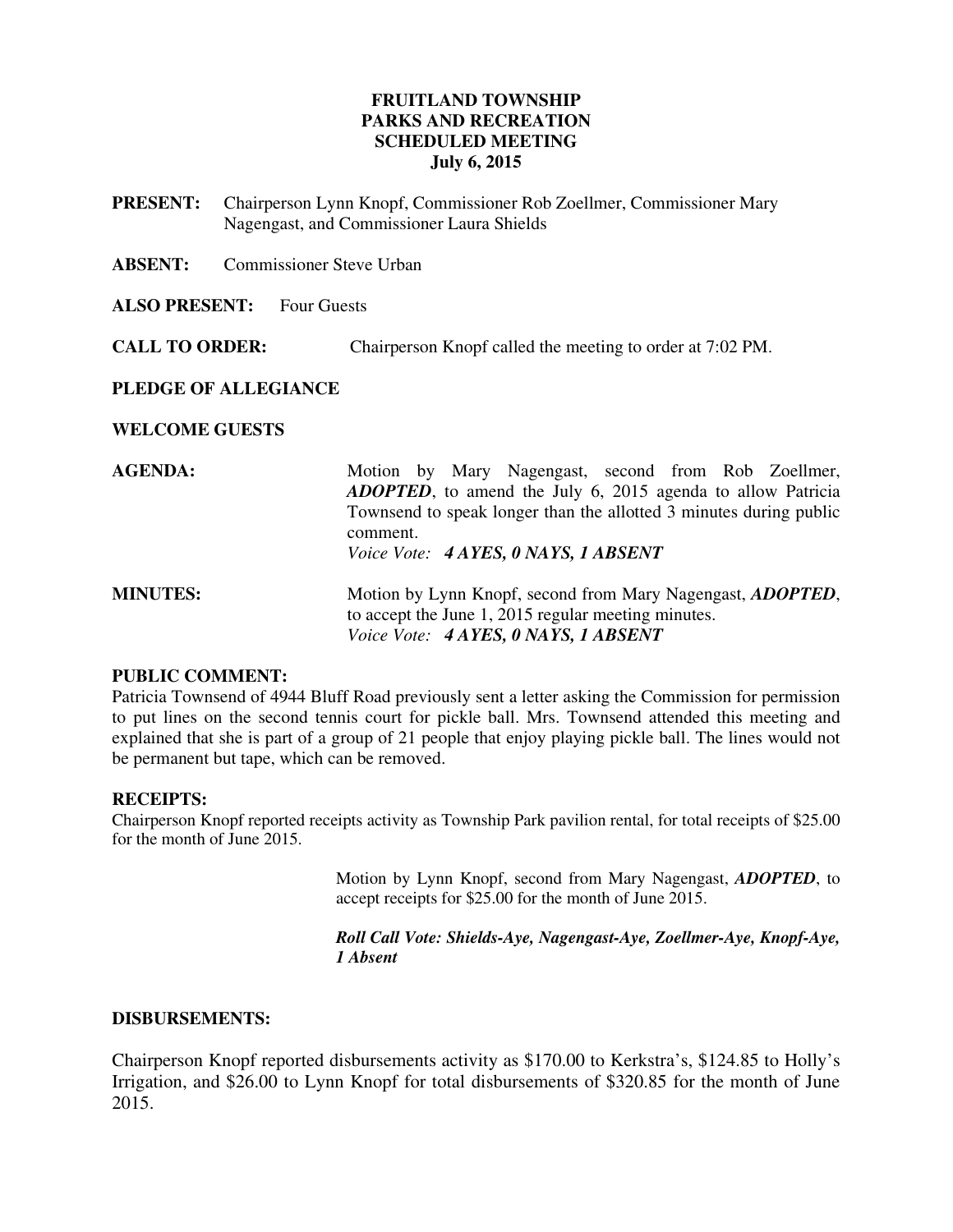Motion by Lynn Knopf, second from Laura Shields, *ADOPTED*, to pay Kerkstra's \$170.00.

*Roll Call Vote: Shields-Aye, Nagengast-Aye, Zoellmer-Aye, Knopf-Aye 1 Absent* 

Motion by Lynn Knopf, second from Rob Zoellmer, *ADOPTED*, to pay Holly's Irrigation \$124.85.

*Roll Call Vote: Shields-Aye, Nagengast-Aye, Zoellmer-Aye, Knopf-Aye 1 Absent*

Motion by Lynn Knopf, second from Laura Shields, *ADOPTED*, to pay Lynn Knopf \$26.00 for Survey Monkey.

*Roll Call Vote: Shields-Aye, Nagengast-Aye, Zoellmer-Aye, Knopf-Aye 1 Absent*

# **OLD BUSINESS:**

**Master Plan –** Chairperson Knopf feels there is not much that can be done on this until the results of the survey are in. The survey will run until July  $26<sup>th</sup>$ .

**Grant Discussion –** Twice a year the Muskegon Community Foundation – Service League issues grants. We can make an application for a grant to improve restrooms or to make improvements to the walking trails and the stairway system in Nestrom Park down to Duck Lake. Chairperson Knopf would like to see a drive down system to Duck Lake from Nestrom Road Park to make Duck Lake accessible to people with disabilities or people with small children. A letter of intent must be submitted by August  $1<sup>st</sup>$ . The Commission decided to wait for survey results and see what residents are wanting in the parks. From those results estimates for projects will be obtained to be presented in a letter of intent at the next deadline. August  $1<sup>st</sup>$  is just too soon to formulate a letter of intent.

Chairperson Knopf will find out the boundaries to Nestrom Road Park prior to the next meeting. This way the Commission will know what they have to work with in making decisions for projects.

# **NEW BUSINESS:**

**2016-2017 Budget –** Chairperson Knopf suggested looking at paving an area to the portable restrooms and resurfacing of the tennis courts. Commissioner Zoellmer will check on what Whitehall Schools did as far a resurfacing their tennis courts. He also mentioned that some of the budget money could be used to remove some of the invasive plants growing in Marcus Park. Some of these plants can kill trees and/or take over the entire park. Chairperson Knopf suggested wood chips on the stairway to Duck Lake at Nestrom Road Park.

# **UPDATES:**

**Township Survey –** To date there have been 65 responses to the survey. Responses started off quick and now seem to be slowing down. She gave the login and password to all members of the Commission so they could go on-line and look at results and comments given. Currently the top items people are asking for are restrooms, walking trails, biking trails and cross country trails.